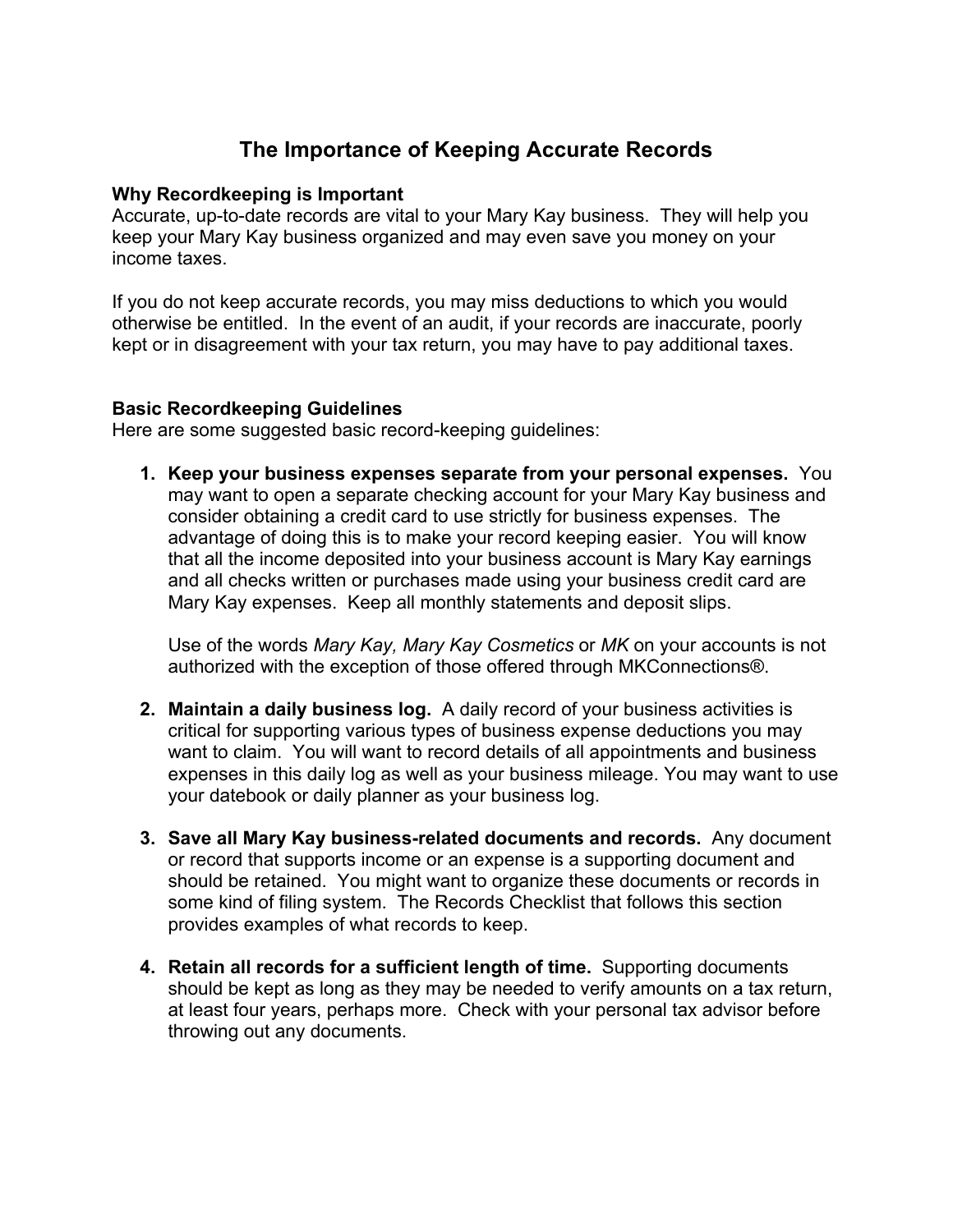#### **Records to Keep Regarding Income**

To support information about your income, you'll want to maintain accurate and detailed records, which include, but are not limited to:

**Sales tickets -** Your copy of the sales ticket is your most detailed source of information regarding personal sales. *Weekly Accomplishment Sheets are not a substitute for sales tickets as tax documentation.*

**Form 1099-MISC** - If you order more than \$5,000 in wholesale merchandise during the calendar year, or receive \$600 or more in commissions, prizes or awards, you will receive a Form 1099-MISC from the Company. More information about Form 1099-MISC can be found in the section discussing Schedule C.

**Income Advisory Statement** - All Independent Beauty Consultants and Independent Sales Directors who receive either a Form 1099-MISC from the Company or prizes/awards in excess of \$200 will receive an Income Advisory Statement. More information on Income Advisory Statements can be found in the section discussing Schedule C.

**Monthly Consultant Statement** - The Company sends you a monthly Consultant statement if you have personal team members or any balance due the Company. **You should keep a file of these detailed statements as documentation for your Mary Kay income.** More information on Monthly Consultant Statements can be found in the section discussing Schedule C.

**Independent Sales Director Commission Schedule** – This schedule provides detailed support for the Sales Director commissions reported on Form 1099-MISC and should be retained for tax purposes.

**Bank deposit slips and bank statements –** You may want to deposit all Mary Kay income in your business bank account and keep all deposit slips. It is also recommended that you keep your monthly bank statements.

# **Records to Keep Regarding Expenses**

#### **Inventory and Product Sales**

To support any deductions regarding inventory and product sales, you should retain copies of the following records or documents:

**Independent Beauty Consultant order forms -** Keep a copy of each order form you send to the Company for product purchases. It is also a good idea to keep printed copies of all Mary Kay InTouch® online orders.

**Packing Slip/Invoice -** Each time you receive merchandise from the Company, a packing slip accompanies the order, which details the product you bought as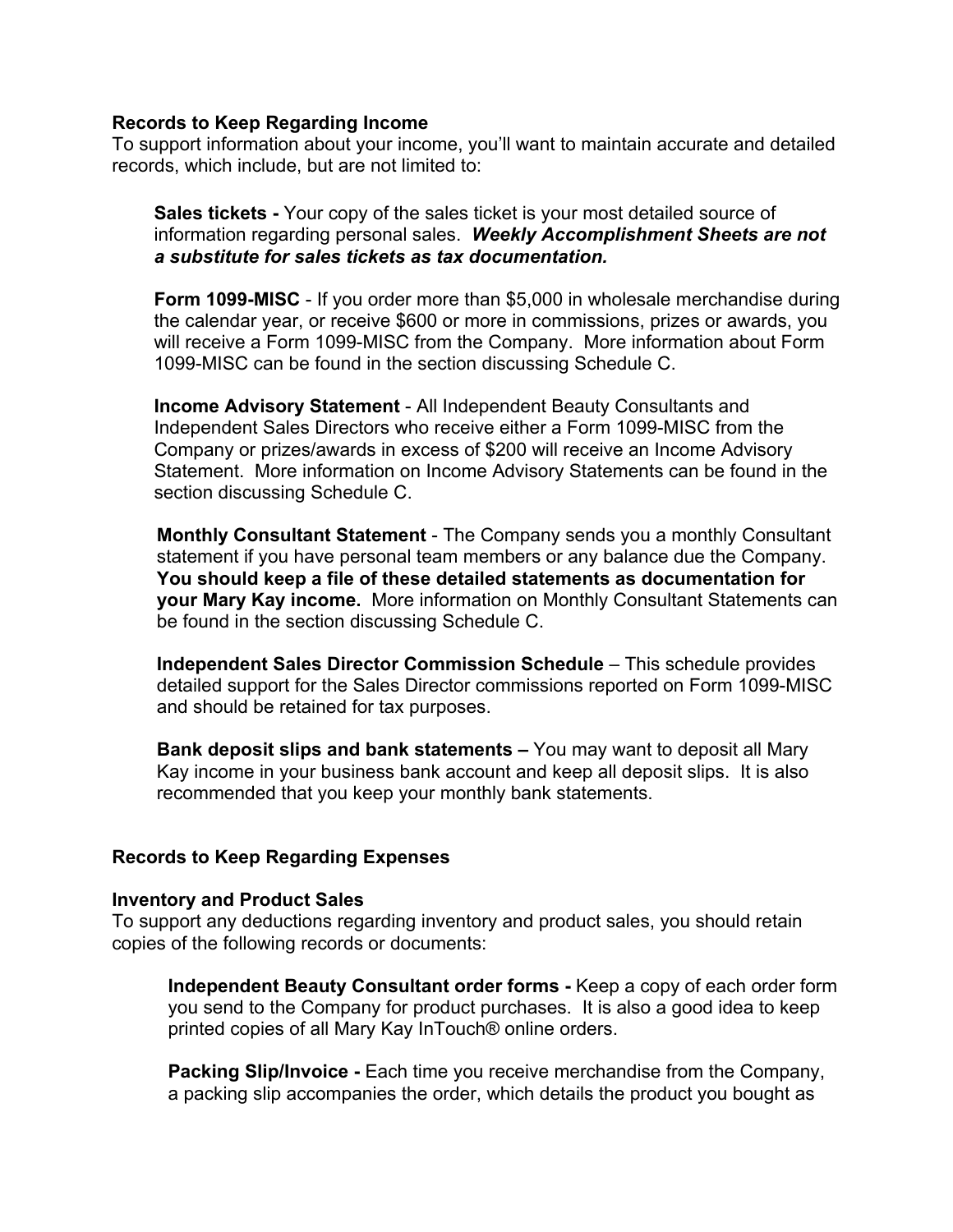well as the taxes and freight you paid. You should check this packing slip against your Consultant order form. If merchandise has been back ordered (scheduled for later shipment to you because of unavailability), more than one packing slip will be necessary for you to reconcile the order. You may want to file your packing slips with the corresponding Consultant order form.

**Personal use records -** Personal use of inventory includes all non-business uses of products—consumption by you and your family for personal skin care, gifts to family and friends, etc. *Inventory you withdraw for personal use is not deductible*, so you'll want to take care that your business inventory is not depleted for personal use.

A good way to keep tabs on personal use is to use a Consultant order form clearly marked "Personal Use" to record items withdrawn. Keep these forms to substantiate personal use for your tax return.

**Copies of money orders, cashier's checks, credit card receipts for product purchased -** It is important to keep copies of your money orders, cashier's checks and credit card statements to support inventory purchases.

**Inventory counts –** For tax purposes, you should count your inventory on or as near as possible to December 31. More information about inventory can be found in the section discussing Schedule C, Part III, Cost of Goods Sold.

**Record of product given as hostess gifts -** Keep a record of the cost to you of Mary Kay® products you give as hostess gifts or as gifts-with-purchase under the Preferred Customer Program. A good way to keep track is to record these items on sales tickets and indicate "hostess gift" or "gift-with-purchase." There are two important reasons for this:

- 1. If you should ever be audited, these records will help you prove business rather than personal use of inventory.
- 2. As a businessperson, you should know what this form of incentive has cost you during the year.

**Non-recovered sales tax -** Independent Beauty Consultants may prepay sales taxes that are not reimbursed by the customer, such as product discounts, hostess gifts, giftswith-purchase and differences in sales tax rates. More information about non-recovered sales tax can be found in the section discussing Schedule C, Part III, Cost of Goods Sold.

# **Business Use of Your Home**

To support any office-in-home deductions, you will need to retain copies of records, documents and receipts for the following:

• Repairs and maintenance of your house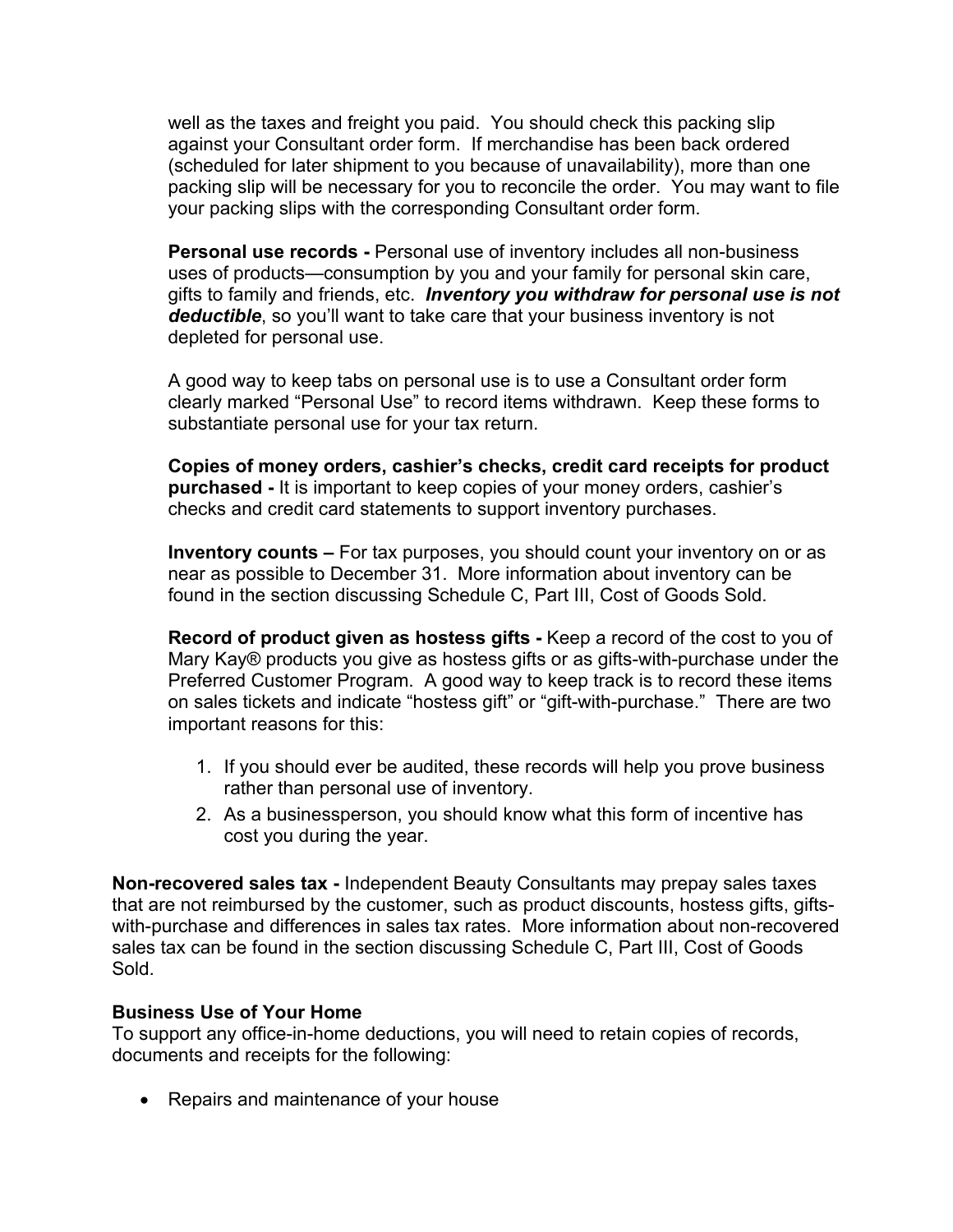- Insurance premiums
- Mortgage interest
- Rental payments
- Painting and roof repairs
- Real estate taxes
- Utilities

# **Automobile Expenses**

Deducting automobile expenses requires good recordkeeping. The most important documentation is a record of your actual business miles. You need to be able to prove that these miles were driven for business. The Company strongly suggests that you maintain a mileage log to help you satisfy these recordkeeping requirements. Mileage logs may be obtained at any office supply store.

You should make each entry in the log at or near the time when you use your car for business, and each entry should specify:

- 1. The date and use of the automobile.
- 2. Number of miles driven.
- 3. Purpose of the trip (e.g., a selling appointment).

You should also record your odometer reading on the first and last days of the year so you can determine total miles driven during the year. This way, you will have to keep records of business miles only (and the mileage related to the first and last business stop), not all of your driving miles.

If you use more than one car for your business, you must keep separate records for each vehicle.

In addition, depending on which expense method you choose, you may need to keep all receipts or other documents (cancelled checks are not sufficient) such as:

- Gas (consider using a credit card)
- Repairs
- Tires, oil, supplies, etc.
- Lease payments
- Car insurance payments
- Registration fees
- Interest on car loan
- Parking fees and tolls
- Personal property tax
- Cost of your automobile for the depreciation deduction described under Form 4562 – Depreciation and Amortization.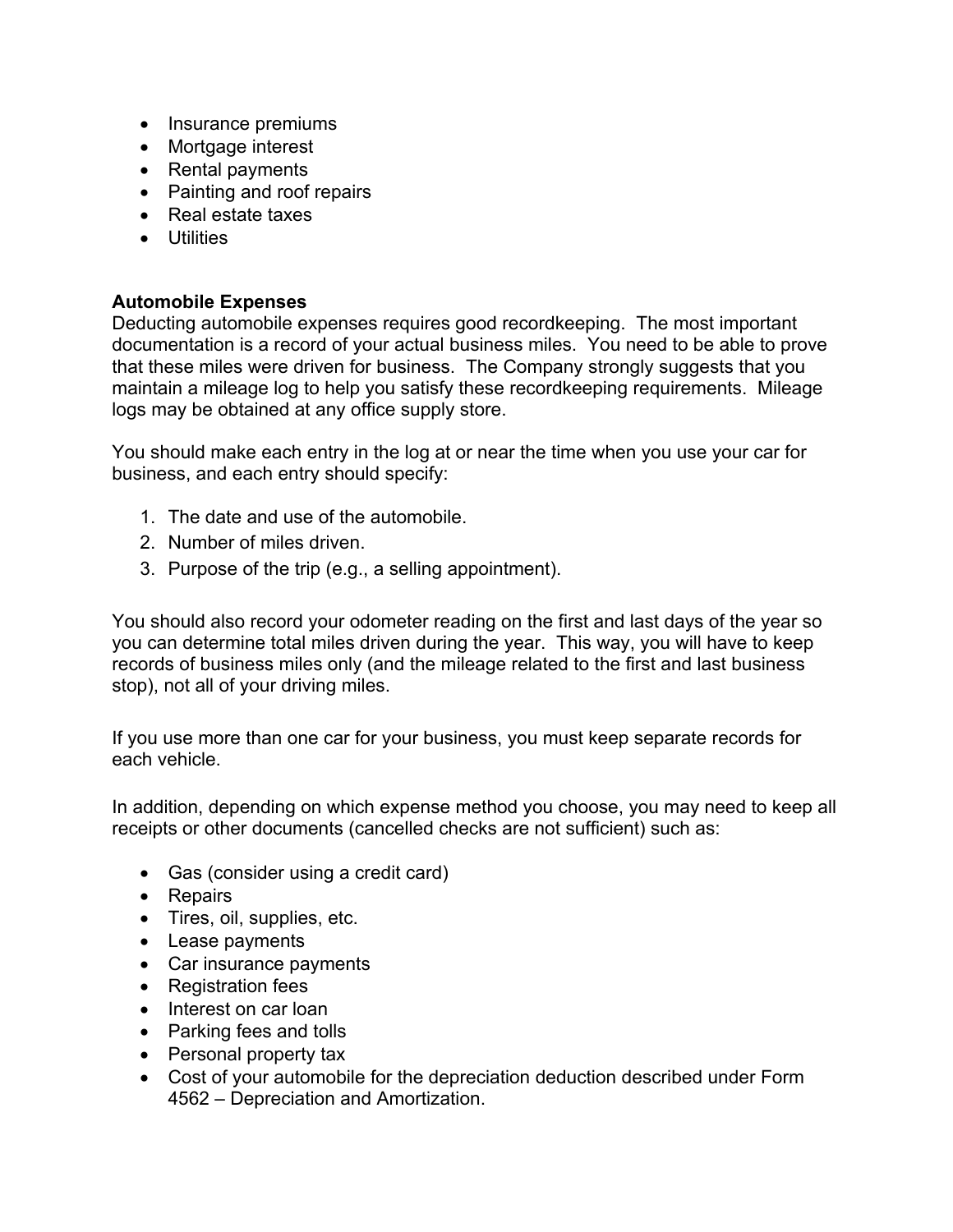More information on automobile expenses and expense methods and information if you drive a Mary Kay career car can be found in the section discussing Schedule C, Part II, Expenses.

# **Business Travel**

It is your responsibility to prove that any given trip is primarily for business. Your datebook or daily planner is an important tool for documenting any business travel expenses. You'll want to use it to record each selling appointment or team-building appointment held at your destination. Tax regulations require you to record the following specific information about deductible travel expenses:

- 1. The amount you spend each day on transportation, meals, lodging, cleaning and laundry, phone calls, etc., totaled into reasonable categories, such as "tips" and "taxis." Be sure to obtain and save receipts or other documentation to support these amounts. A cab driver will give you a receipt if you ask for one, as will any restaurant.
- 2. The time spent on business activities.
- 3. The dates of departure and return and the number of days spent on business.
- 4. The destination, designated by the name of the city, town, or similar description.
- 5. The business purpose of the trip or the business benefit gained or expected to be gained as a result of the travel.
- 6. If the travel purpose is to attend a Mary Kay event, it is helpful to retain handouts, meeting agendas, etc. to document this travel.

More information regarding deductible business travel expenses can be found in the section discussing Schedule C, Part II, Expenses.

**Business Meals and Entertainment**<br>Recordkeeping is especially important for business entertainment expenses because a deduction may be completely disallowed if you have not kept proper records. Your datebook or daily planner should contain the following information:

- 1. The amount and a description of each separate expenditure.
- 2. The date, time and place the entertainment was provided.
- 3. The business purpose, including a description of the business benefit derived.
- 4. The identity of the participants and their business relationship to you.

If the entertainment was *associated with* your business, you must also record:

- 1. The date and duration of the business discussion preceding or following the entertainment.
- 2. The place where the business discussion was held.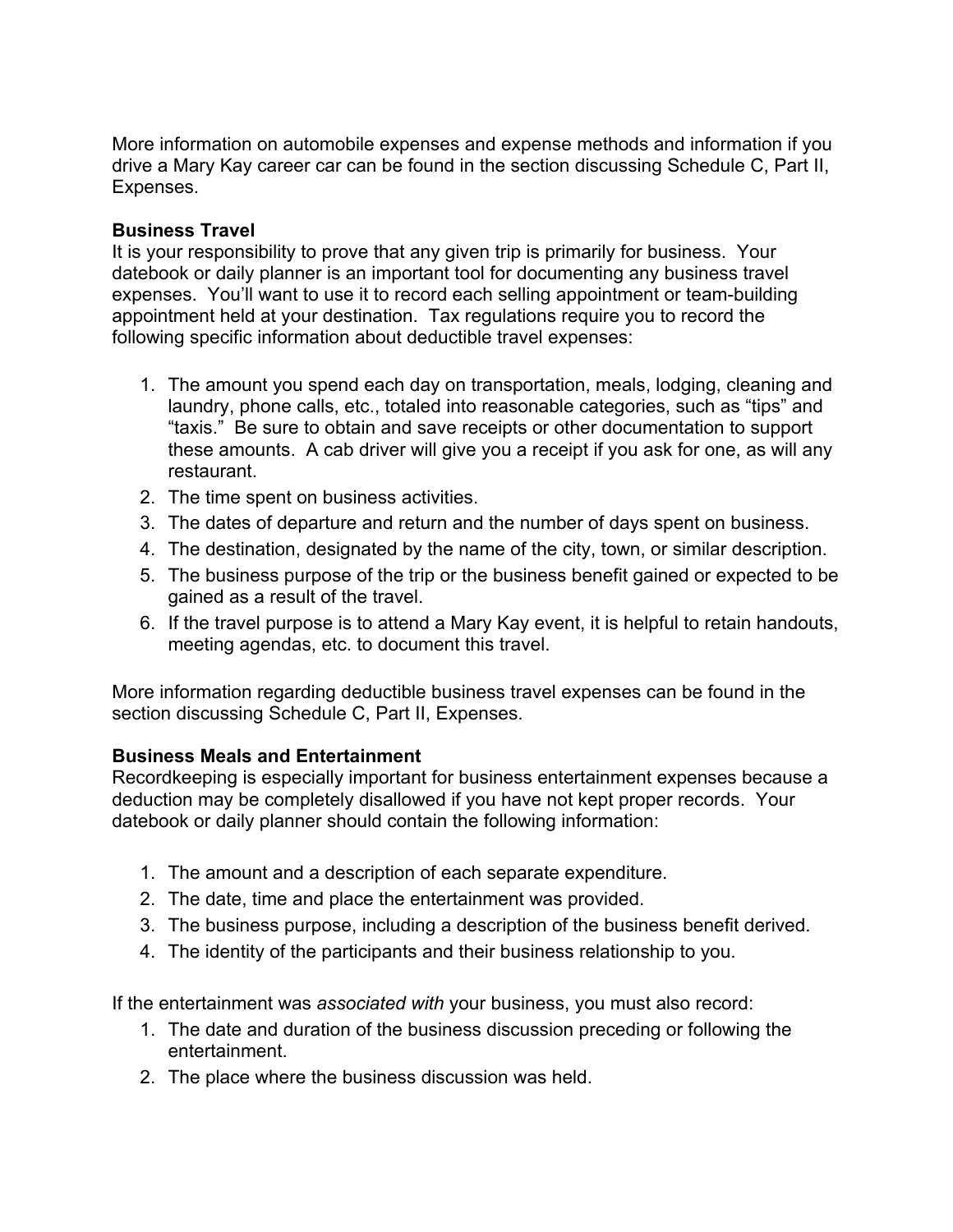- 3. The nature of the discussion and its purpose as well as the benefit derived or expected from the discussion.
- 4. The identity of the people entertained who participated in the business discussion.

Maintain receipts to support your expenditures. A cancelled check is generally not sufficient documentation.

More information regarding deductible business meals and entertainment can be found in the section discussing Schedule C, Part II, Expenses.

### **Other Business Expenses**

Here is a list of the expenses that may be deductible and the records or documents you will need to retain to substantiate some of these expenses:

# **Advertising costs**

To support a deduction for advertising, you should retain:

- The packing slips/invoices from your orders of Section 2 sales literature, such as *The Look* brochure and copies of your Preferred Customer Program enrollment forms and online enrollment confirmations.
- Receipts for other expenditures such as printing of business cards, newspaper ads, greeting cards you send to customers, and cost for participating in the Mary Kay® Personal Web Site program.

**Bad debts from sales or services –** In the unlikely event that you have a problem with a bad debt, such as a returned check or a refused credit card payment, you should document:

- The existence and nature of the debt.
- That the debt corresponds to an item you previously or currently reported as income (original sales ticket).
- That there is reason to believe that you will never collect the debt (document phone calls and other attempts to collect).

**Commissions and fees -** Any dovetail commissions you have paid can be deducted on this line. You'll want to support these deductions with entries in your datebook and on a sales ticket.

**Product and liability insurance -** Keep any cancelled checks, invoices, receipts from money orders or cashier's checks and credit card receipts used to purchase insurance. More information about deductible insurance can be found in the section discussing Schedule C, Part II, Expenses.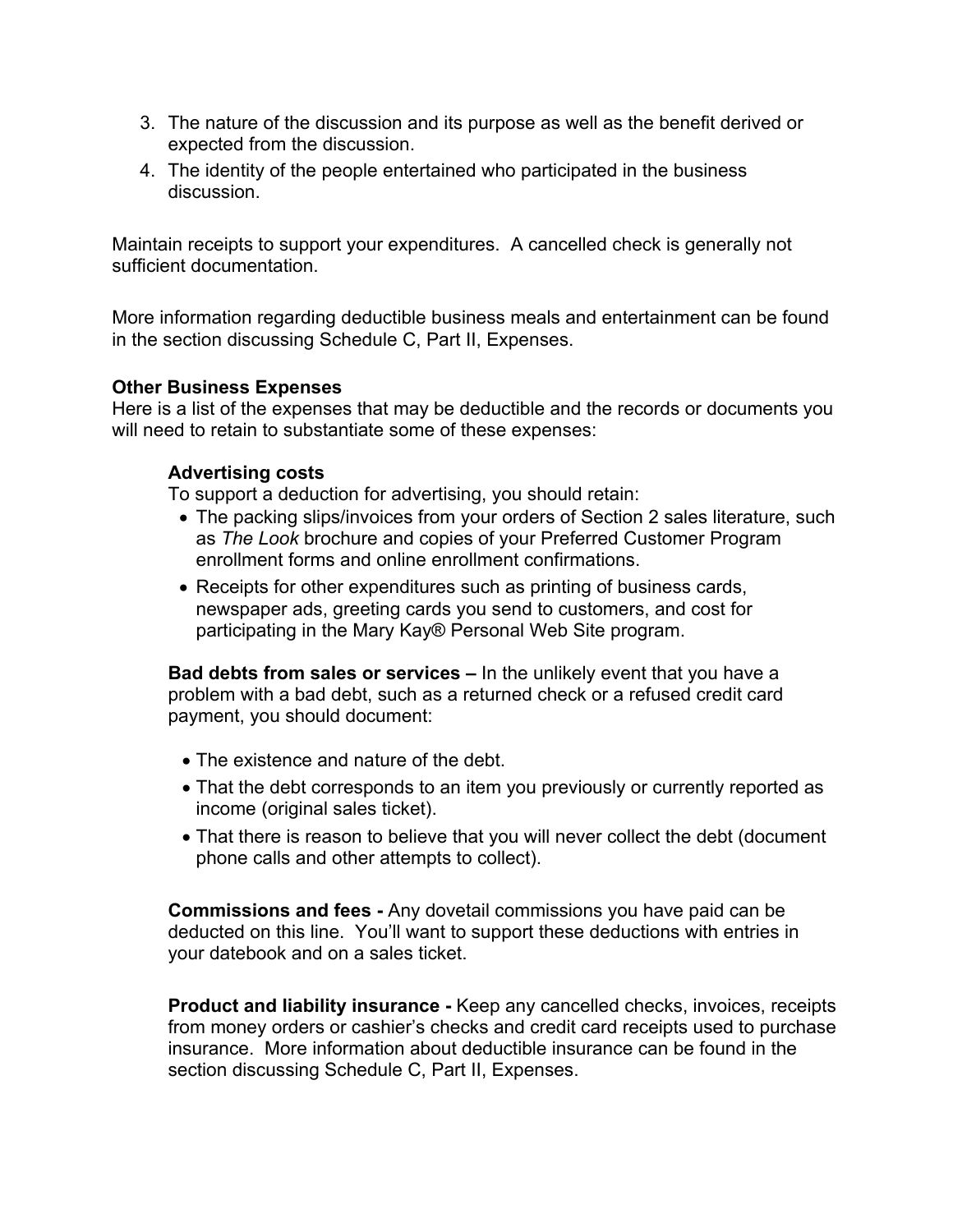**Interest on business loans -** Keep all bank statements showing the amount of interest you paid as well as documentation that shows the business purpose of the loan or other indebtedness.

**Legal and professional services –** Keep all receipts and statements related to professional services such as accountants and lawyers.

**Office expenses –** This includes office supplies such as stationery, paper clips as well as postage stamps, etc. As always, keep receipts.

**Rent on business property -** Keep all rental and lease agreements and cancelled checks or credit card receipts to support a leased Mary Kay office or office-in-the-home deduction.

**Repairs and maintenance on office equipment -** Keep all receipts for repairs and maintenance related to business equipment such as copiers and computers.

**Taxes and licenses –** Proper supporting documents will vary, depending on the type of tax. Keep all receipts, packing slips/invoices, copies of tax returns, statements, cancelled checks, etc.

**Supplies -** Keep copies of Section 2 supply orders sent to the Company and the packing slips/invoices returned with your orders, along with receipts for any other supply purchases such as cotton swabs and cotton balls.

**Business telephone –** Documentation should be kept for all long-distance calls. It may be helpful to keep a log of these calls and include the name of the person who was called, the business nature of the call and the phone number. If you have call waiting or a second phone line, which is used only for business purposes, retain your bills to support the deduction.

**Wages paid to an assistant or household help –** You should contact your personal tax advisor for advice on this matter.

**Dues and publications -** Keep copies of your bills for these items and your cancelled checks, charge receipts, or other receipts to support this deduction.

**Freight –** You should retain receipts of any freight expenses incurred in your business.

**Preferred Customer Program –** The cost of Preferred Customer Program premiums is deductible. If the premium is a Section 1 product from your inventory, you will want to treat it as if it were a cost-of-goods-sold deduction and record these items on sales tickets, indicating "gift-with-purchase."